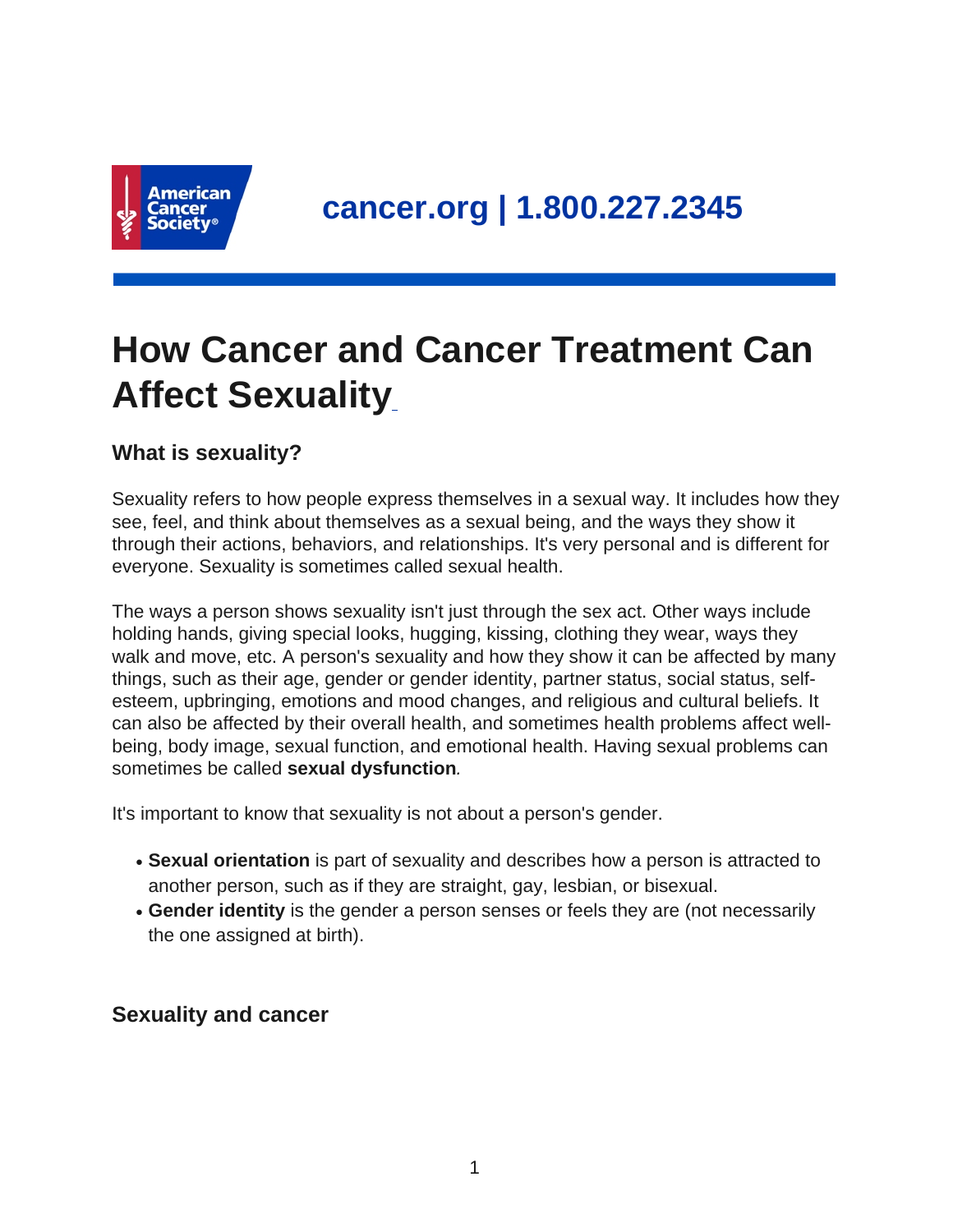Sex, sexuality, and intimacy are just as important for people with cancer as they are for people who don't have cancer. In fact, sexuality and intimacy have been shown to help people face cancer by helping them deal with feelings of **[distress](https://www.cancer.org/content/cancer/en/treatment/treatments-and-side-effects/physical-side-effects/emotional-mood-changes/distress.html)<sup>1</sup>, and when going** through treatment. But, the reality is that a person's sex organs, sexual desire (sex drive or libido), sexual function, well-being, and body image can be affected by cancer and cancer treatment. How a person shows sexuality can also be affected.

Sexual problems often develop because of physical and psychological side effects of cancer and cancer treatments. Some surgeries and treatments might have very little effect on a person's sexuality, sexual desire, and sexual function. Others can affect how a certain body part works, change hormone levels, or damage nerve function that can cause changes in a person's sexual function. Certain types of treatments have [side](https://www.cancer.org/content/cancer/en/treatment/treatments-and-side-effects/physical-side-effects.html) [effects](https://www.cancer.org/content/cancer/en/treatment/treatments-and-side-effects/physical-side-effects.html)<sup>2</sup> such as fatigue, nausea, bowel or bladder problems, pain, and skin problems or other changes in appearance that might cause problems with sexuality. Some sexual problems get better or go away over time, but some are long-lasting and can be lifelong.

### **Talking about sexuality when you have cancer**

#### **For patients**

It's very important to talk with your cancer care team about what to expect, and to continue to talk about what's changing or has changed in your sexual life as you go through procedures, treatments, and follow-up care. This includes letting them know any over-the-counter and prescription medications, vitamins, or supplements you may be taking because they might interfere with treatments.

**Don't assume your doctor or nurse will ask you about these and other concerns about sexuality. You might have to start the conversation.** Many studies have found that doctors, nurses, and other members of a health care team don't always ask about sexuality during check-ups and treatment visits. Because of this, patients might not get enough information, support, or resources to help them deal with their feelings and sexual problems.

Studies also show that many doctors and nurses don't know the right questions to ask about sexual orientation and gender identity. Many are not familiar with different terms that describe if a person is lesbian, gay, bisexual, transgender (LGBT), or gender nonconforming (GNC). It's very important to let your cancer care team know your sexual orientation and gender identity, including what gender you were at birth and how you describe yourself now.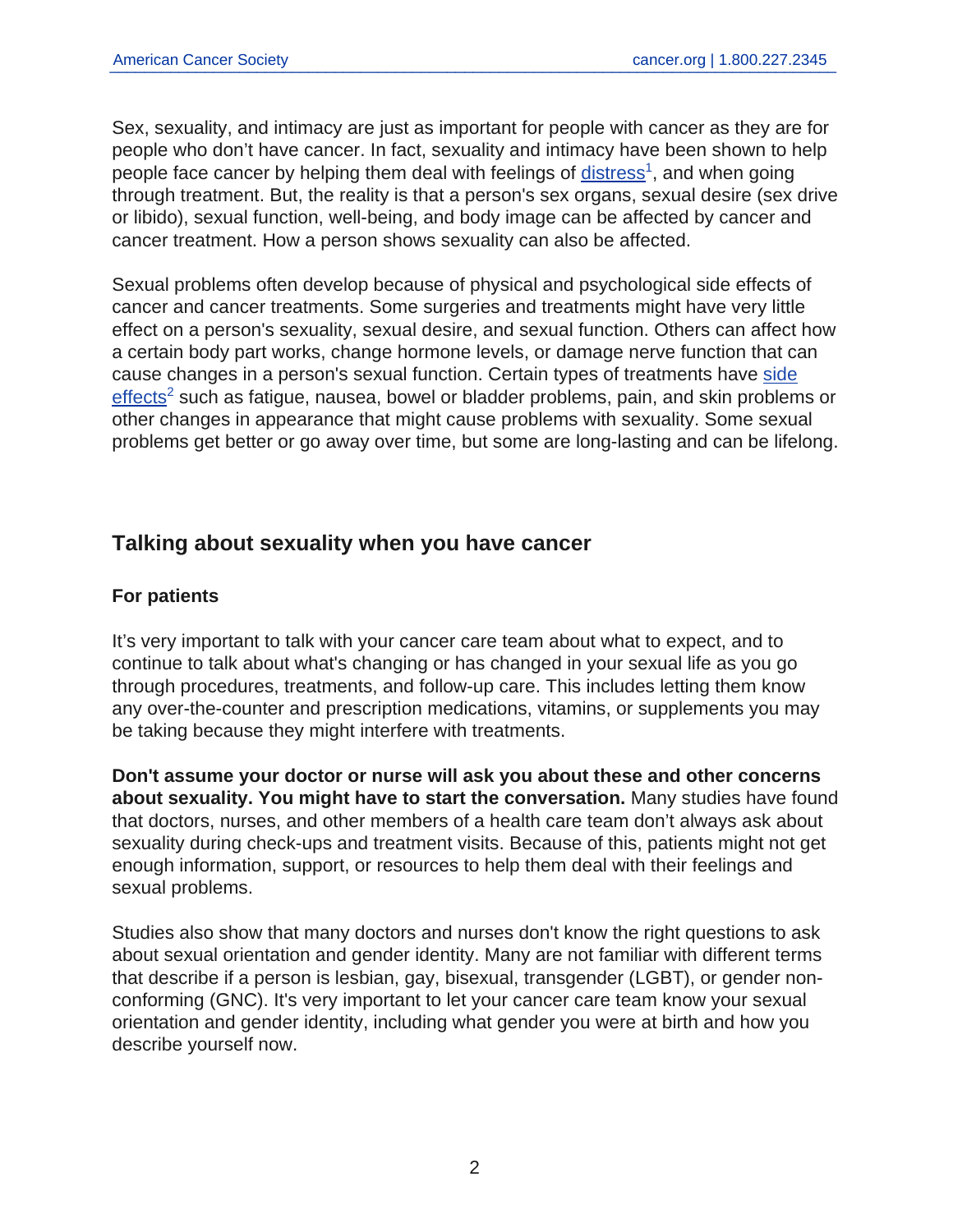If you are a transgender male or female, you'll need to give them a list of any procedures you may have had or any hormones or other medications you have taken or are taking for your transition. Letting your cancer care team know this information will help you get the personalized care you need.

Be as honest and open as possible, and ask questions so your cancer care team can help and so you get the right answers. While you might feel embarrassed, remember your cancer care team must keep the information you tell them confidential. And, once a conversation is started, it's easier to continue it and to bring it up again during your future check-ups.

Most importantly, talk with your partner. Remember that warmth, caring, and physical and emotional closeness are as necessary and rewarding as anything else in your relationship. If you both feel comfortable, it might be a good idea to include your partner when talking with your health care team, too.

Talking to others, such as friends, family members, and other cancer survivors can be helpful. But, it's important to remember that everyone is different, and one person's experience can be very different from yours. Not everyone's cancer or treatment will affect them in the same way. Different [types of cancer and treatments](https://www.cancer.org/content/cancer/en/treatment/treatments-and-side-effects/treatment-types.html)<sup>3</sup> have different side effects, and how a body reacts can be better or worse depending on other health problems, too.

Your doctor may refer you to a sex educator, counselor, or therapist to help you deal with some fears and worries about the effects of cancer, or to a professional who might be able to help with physical problems that are interfering with sexuality or sexual function.

#### **For caregivers and partners**

Studies have shown that patients report a better quality of life and feel more attractive when they have a supportive partner or caregiver they can trust with intimate details. Being able to talk about their emotional issues and sexual problems with a partner can also help to reassure the patient. For example, caregivers and partners might be able to help the patient recognize problems with self-esteem, sexual desire, and sexual function so they can be openly talked about and effectively managed. They can help track side effects, too, which can sometimes affect a patient's sexuality. Open communication with a partner can help a patient cope and feel more comfortable asking for help.

Depending on the type of problem, going with the patient to treatment and follow-up visits and check-ups might be a good idea, too. If you go, be prepared to write down important information, or ask if you can record the visit.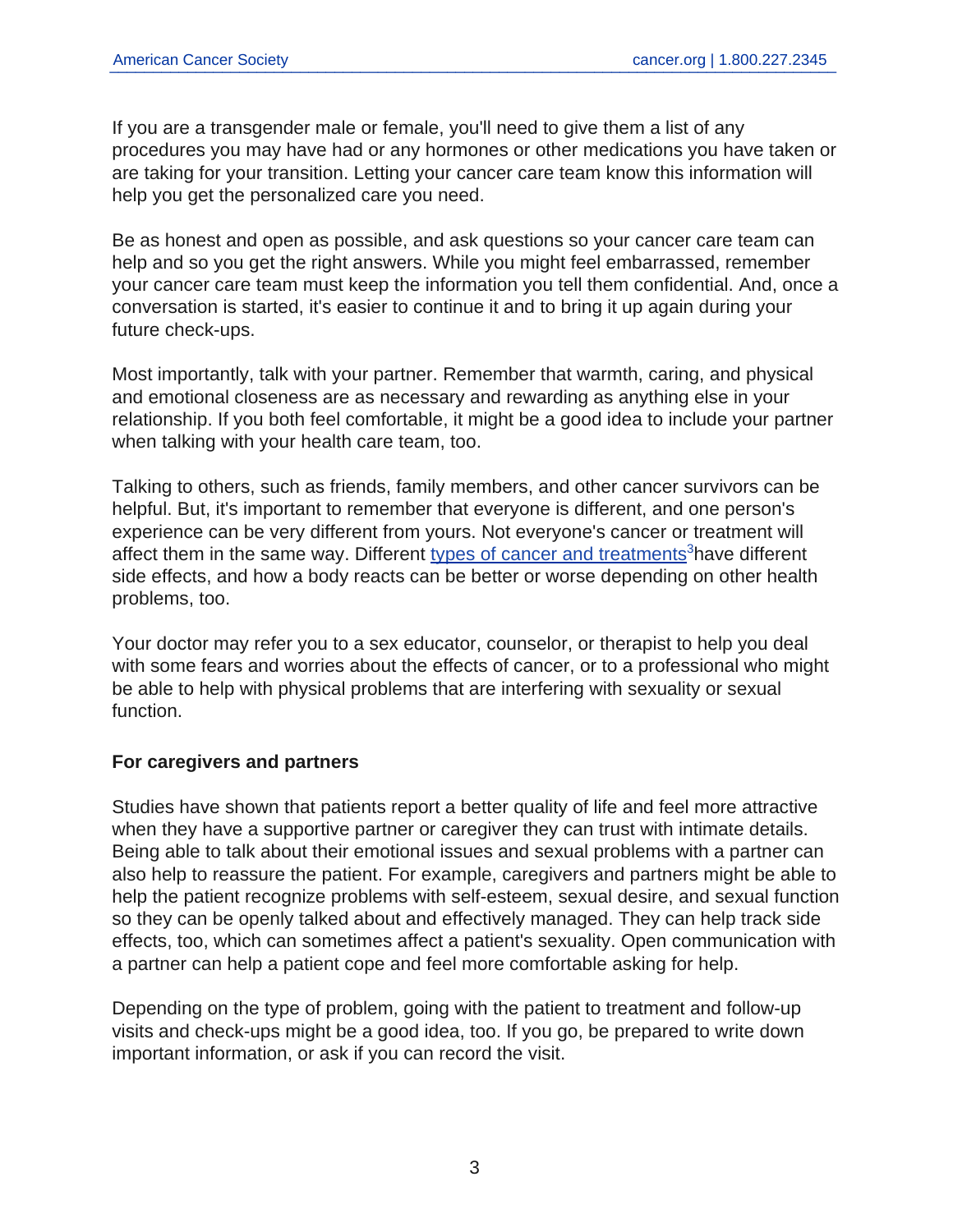#### **Before surgery or treatment**

Before surgery and other treatments, patients and their partners need to know about possible changes that might affect a certain body part, or their sex organs, sexuality, and sexual function. Having these talks in advance can help know what to expect. But, studies show that not many cancer patients remember being told about sexual risks before surgery or treatment. Asking questions and getting honest answers can open up the opportunity for follow-up talks that lead to making informed decisions about care through the entire cancer journey.

#### **During treatment**

You may have concerns about intimacy and sexual activity during treatment, or may notice changes. It's important to keep talking to your health care team as you move into the treatment phase. Or, if you didn't talk about sexuality before surgery or treatment, you can start talking about it during treatment-related visits, even if your doctor or nurse don't bring it up. Include your partner, if you're comfortable doing so. Remember, if your health care team doesn't know about a problem you're having, they can't help you manage it.

#### **After treatment**

People who have finished cancer treatment may have lingering problems with sexuality, and some of them might be lifelong. These can affect relationships, too. Be sure to continue reporting problems, and asking questions during follow-up visits. If you are no longer being seen by a cancer care team, be sure those providing health care for you are aware of problems you've had, what has helped or not helped, and other problems that might come up.

#### **Palliative care**

[Palliative care](https://www.cancer.org/content/cancer/en/treatment/treatments-and-side-effects/palliative-care.html)<sup>4</sup> can help address sexuality and other quality of life concerns. Ask members of the palliative care team to help manage sexual problems. This team of professionals can help manage symptoms at any time from the point of diagnosis, throughout treatment, and beyond for people living with a serious illness, such as cancer.

#### **End-of life**

Sexuality continues to be important for many people with advanced cancer, and for those whose treatment has stopped working. It's important to keep talking about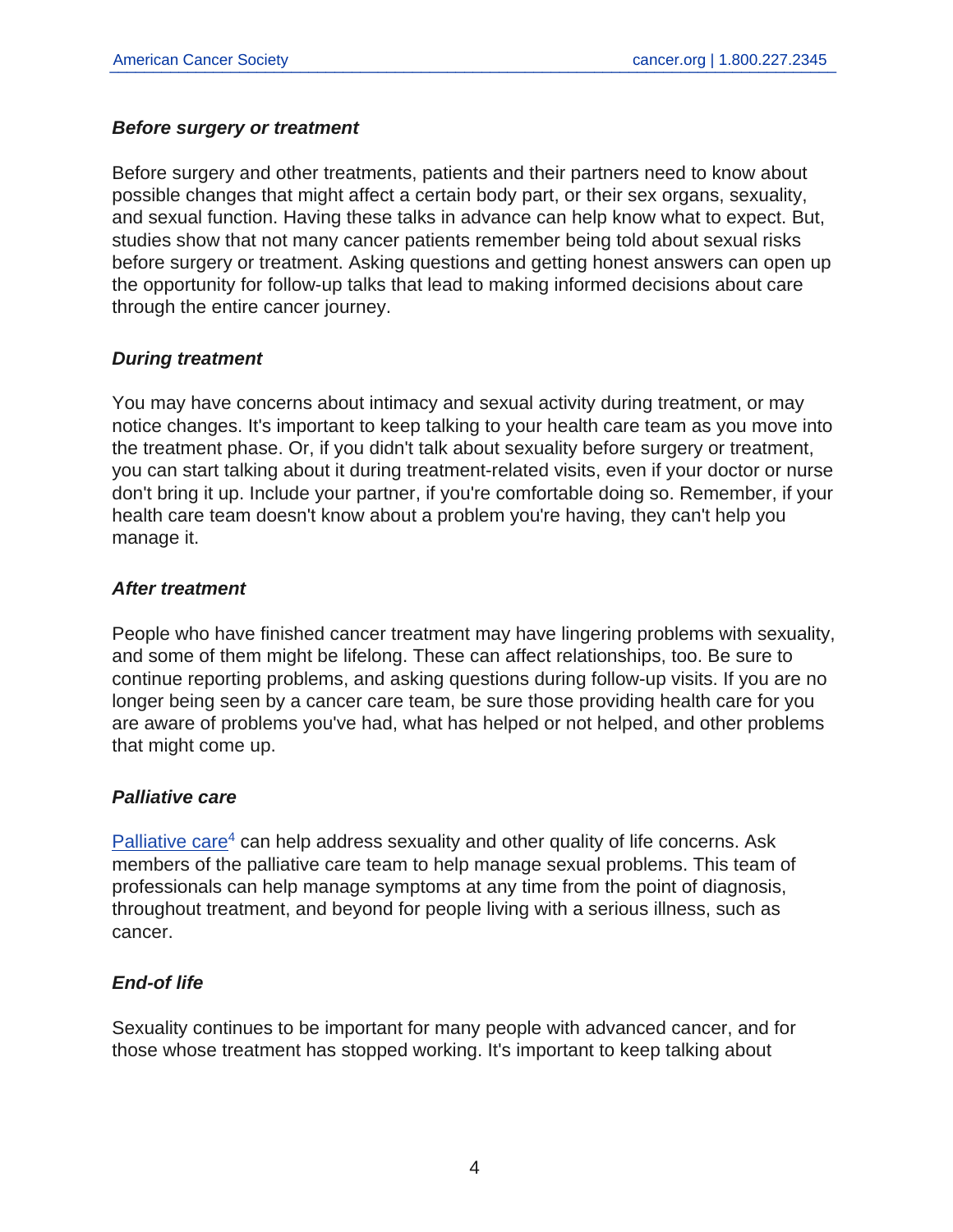sexuality and sexual problems with the health care team that's managing end-of-life care.

## **Hyperlinks**

- 1. [www.cancer.org/treatment/treatments-and-side-effects/physical-side](https://www.cancer.org/treatment/treatments-and-side-effects/physical-side-effects/emotional-mood-changes/distress.html)[effects/emotional-mood-changes/distress.html](https://www.cancer.org/treatment/treatments-and-side-effects/physical-side-effects/emotional-mood-changes/distress.html)
- 2. [www.cancer.org/treatment/treatments-and-side-effects/physical-side-effects.html](https://www.cancer.org/treatment/treatments-and-side-effects/physical-side-effects.html)
- 3. [www.cancer.org/treatment/treatments-and-side-effects/treatment-types.html](https://www.cancer.org/treatment/treatments-and-side-effects/treatment-types.html)
- 4. [www.cancer.org/treatment/treatments-and-side-effects/palliative-care.html](https://www.cancer.org/treatment/treatments-and-side-effects/palliative-care.html)

#### **References**

Carter et al. Interventions to address sexual problems in people with cancer: American Society of Clinical Oncology clinical practice guideline adaptation of Cancer Care Ontario guideline. Journal of Clinical Oncology. 2018;36(5):492-513.

Centers for Disease Control and Prevention (CDC). About LGBT Health. Accessed at https://www.cdc.gov/lgbthealth/about.htm on January 31, 2020.

Katz A. Breaking the Silence on Cancer and Sexuality: A Handbook for Healthcare Providers. 2nd ed. Pittsburgh, PA: Oncology Nursing Society.; 2018.

Moment A. Sexuality, intimacy, and cancer. In Abrahm JL, ed. A Physician's Guide to Pain and Symptom Management in Cancer Patients. Baltimore, MD: Johns Hopkins University Press; 2014:390-426.

National Comprehensive Cancer Network (NCCN). Clinical practice guidelines in oncology: Survivorship [Version 2.2019]. Accessed at https://www.nccn.org/professionals/physician\_gls/pdf/survivorship.pdf on January 31, 2020.

Nishimoto PW, Mark DD. Sexuality and reproductive issues. In Brown CG, ed. A Guide to Oncology Symptom Management. 2<sup>nd</sup> ed. Pittsburgh, PA: Oncology Nursing Society; 2015:551-597.

Scime S. Inequities in cancer care among transgender people: Recommendations for change. Canadian Oncology Nursing Journal. 2019;29(2):87-91.

Zhou ES, Bober SL. Sexual problems. In DeVita VT, Lawrence TS, Rosenberg SA,